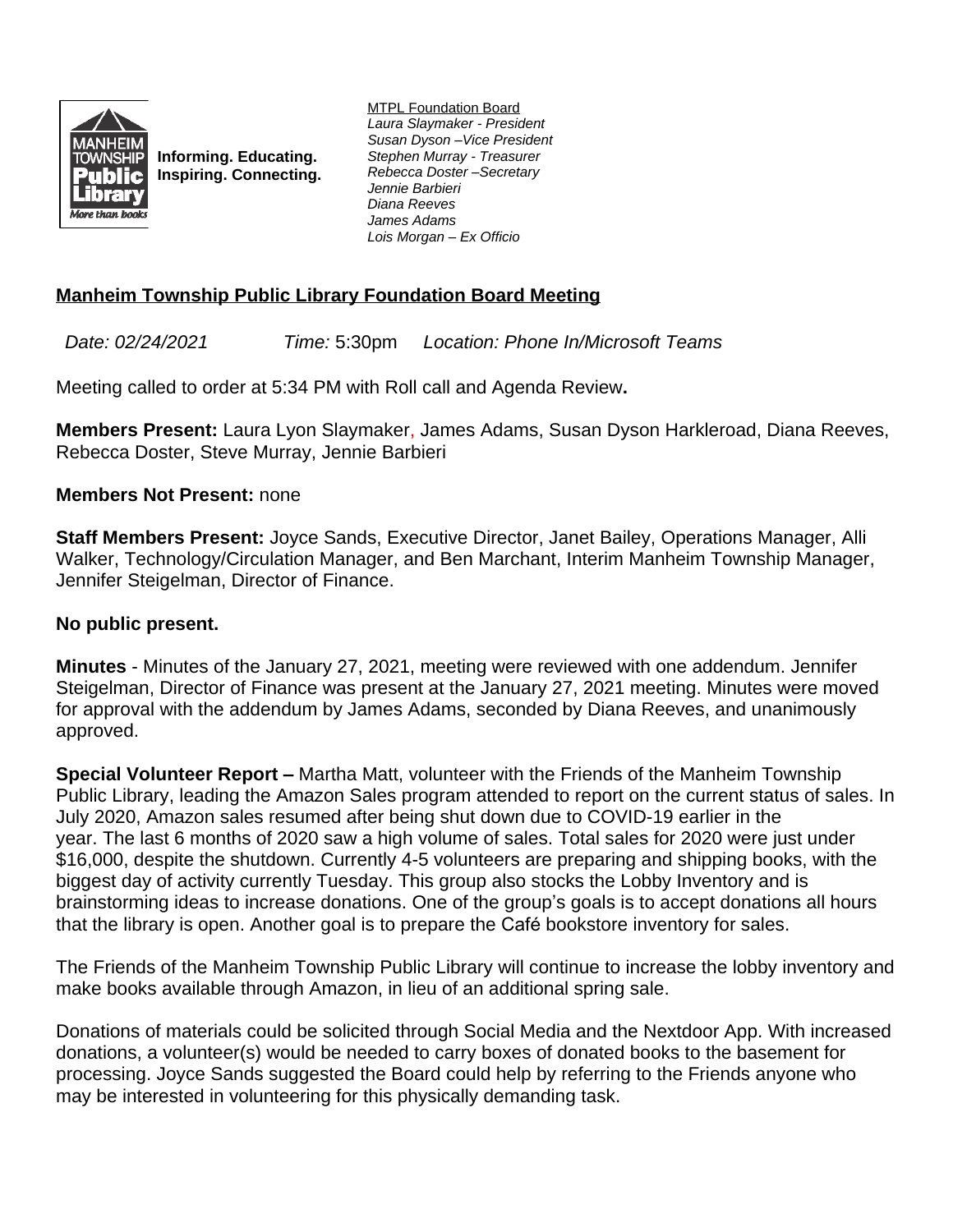The MTPL Foundation Board expressed thanks to Martha and her group of volunteers for their dedicated service to these activities and their commitment to continuing through the COVID situation.

**Fundraising Report –** Reported by Joyce Sands for Rennae Newman who was not in attendance. A thank you was given to the MTPL Foundation Board members and other volunteers for participating in the survey to determine fundraising abilities or experience among this group. Twenty-five responses were received. Of those responding to the survey, it was determined that 75% of donors are repeat donors. It would be a goal to broaden the scope and relationship with donors. Laura Lyon Slaymaker, Diana Reeves, and Rebecca Doster volunteered to meet as a Fundraising Committee for the purpose of brainstorming ideas for 2021 fundraising events or activities. The first meeting will be held, via Zoom, on March 3, 2021 at 5:30 PM.

The Adamstown Public Library currently has an ad showing on WGAL TV. Joyce is asked to reach out to the Executive Director of the Adamstown Public Library for information about the ad placement.

There is some inventory in the lobby available for a suggested donation amount. Fresh items being added for sale include biography, children's selections and selections for Black History Month.

Donations are being accepted again beginning this week. The donations will be accepted Tuesday and Friday mornings from 9-11 AM.

## **Committee Reports**

**Finance Report –** There has been no response from the Manheim Township Solicitor, Dwight Yoder, regarding a review of the Investment Policy. James Adams volunteered to reach out to Attorney Yoder as a reminder. Interim Manager, Ben Marchant questioned whether the MTPL Foundation Board can have an investment policy that differs from that of Manheim Township, as a 1<sup>st</sup> Class Township.

Janet Bailey will be sending the "990 EZ" Form to calculate the weekly hours spent by volunteer MTPL Foundation Board members that is needed by our auditors. Look for an email to follow in the coming days.

**Facilities Report –**Joyce has placed a call to the previous lighting designer from previous lighting project and is waiting for a response. When she receives a response, Susan Dyson Harkleroad and Diana Reeves will meet to develop an updated proposal for improved lighting of the exterior of the front of the Library.

It was reported that the library lost power this past weekend. Janet Bailey responded to the call. The outage threw the main circuit breaker for the building. Power was restored for Monday's opening. In a separate incident this week, the Library was evacuated twice due to an "odor". The Fire Department responded. Public Works discovered that 3 heat pump motors malfunctioned and the HVAC service contractor was called.

It was reported that the Café ceiling leaked yesterday. The roofing contractor will have to repair the roof.